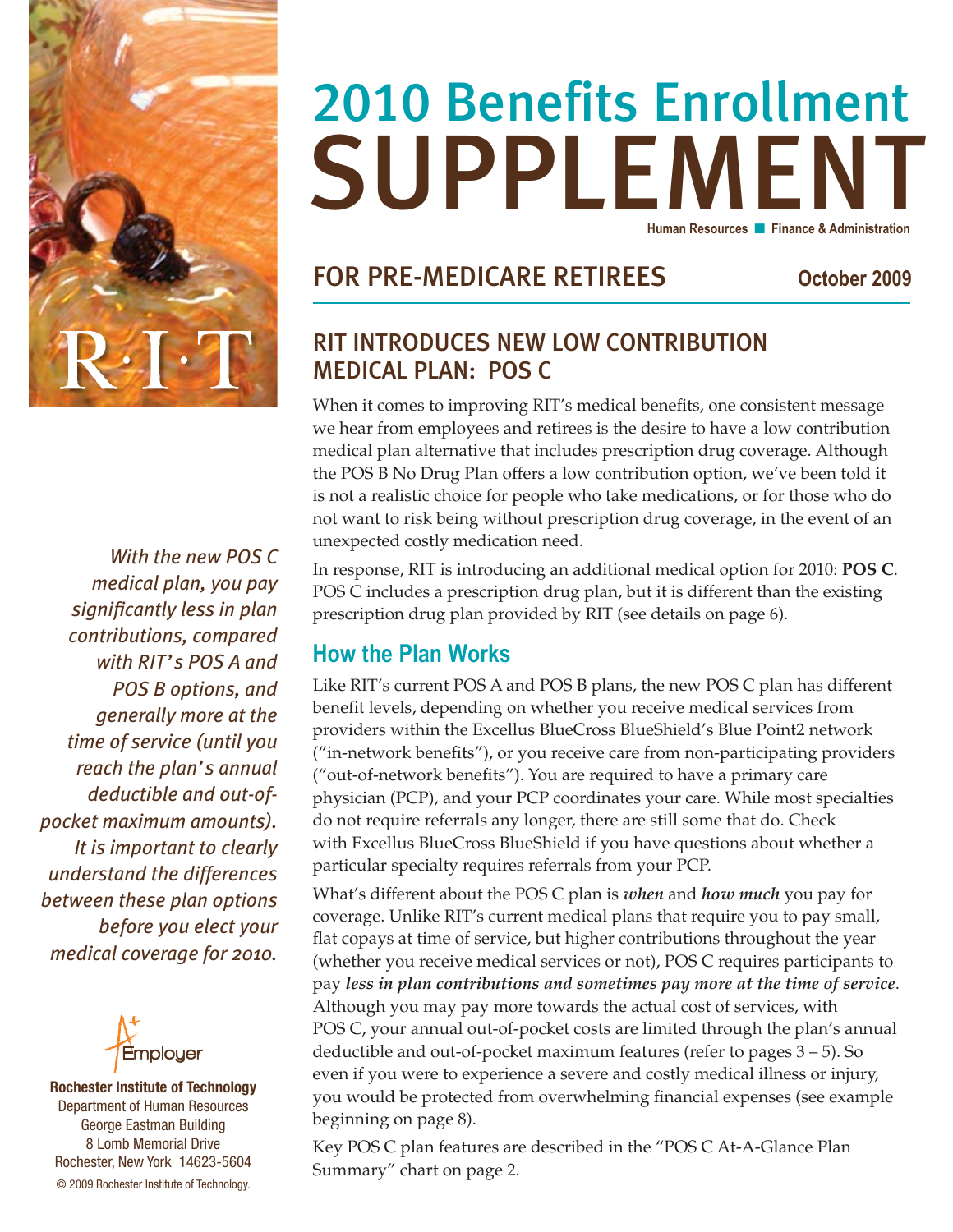### POS C AT-A-GLANCE PLAN SUMMARY

| <b>Select a PCP</b>                                                                                                                                                   | Yes                                                                                                                                            |                                                                                                    |  | <b>IMPORTANT NOTE:</b><br>Medical benefits and prescription<br>drug benefits are entirely separate<br>under POS C, just as they are with<br>POS A and POS B. The medical<br>portion of the plan is administered<br>by Excellus BlueCross BlueShield.<br>The prescription drug portion is<br>administered by Medco. You will<br>receive two separate ID cards. Keep |                                                 |                                                 |  |
|-----------------------------------------------------------------------------------------------------------------------------------------------------------------------|------------------------------------------------------------------------------------------------------------------------------------------------|----------------------------------------------------------------------------------------------------|--|--------------------------------------------------------------------------------------------------------------------------------------------------------------------------------------------------------------------------------------------------------------------------------------------------------------------------------------------------------------------|-------------------------------------------------|-------------------------------------------------|--|
| <b>Referrals Required</b>                                                                                                                                             | Only for a small number of specialties                                                                                                         |                                                                                                    |  |                                                                                                                                                                                                                                                                                                                                                                    |                                                 |                                                 |  |
| <b>Out-of-Network Coverage</b>                                                                                                                                        | Yes, at a lower coverage level*                                                                                                                |                                                                                                    |  |                                                                                                                                                                                                                                                                                                                                                                    |                                                 |                                                 |  |
| <b>Retiree Contributions</b>                                                                                                                                          | Lower than POS A and POS B, slightly higher<br>than POS B No Drug                                                                              |                                                                                                    |  |                                                                                                                                                                                                                                                                                                                                                                    |                                                 |                                                 |  |
| <b>Annual Medical Deductible**</b><br>Single<br><b>Two-Person</b><br>Family<br>(see examples on page 3)                                                               | \$300<br>\$300 per individual<br>\$750 combined family total                                                                                   |                                                                                                    |  |                                                                                                                                                                                                                                                                                                                                                                    |                                                 |                                                 |  |
| <b>Medical Coinsurance</b><br>(Amount covered by the plan after<br>deductible has been met)                                                                           | Plan pays 80%; you pay 20%                                                                                                                     |                                                                                                    |  | this in mind as you read the following<br>summary. It will help you understand<br>why there are separate features for<br>medical versus prescription drug<br>benefits.                                                                                                                                                                                             |                                                 |                                                 |  |
| <b>Annual Medical Out-of-Pocket</b><br>Maximum**                                                                                                                      |                                                                                                                                                |                                                                                                    |  |                                                                                                                                                                                                                                                                                                                                                                    |                                                 |                                                 |  |
| Single<br>Two-Person<br>Family                                                                                                                                        | \$2,500<br>\$2,500 per individual<br>\$6,250 combined family total                                                                             |                                                                                                    |  |                                                                                                                                                                                                                                                                                                                                                                    |                                                 |                                                 |  |
| <b>Coverage After Medical</b><br><b>Out-of-Pocket Maximum is Met</b>                                                                                                  | Plan pays 100% of the cost of covered medical services for remainder of plan year<br>(excludes preventive care and prescription drug expenses) |                                                                                                    |  |                                                                                                                                                                                                                                                                                                                                                                    |                                                 |                                                 |  |
| <b>Prescription Drugs</b>                                                                                                                                             |                                                                                                                                                |                                                                                                    |  | <b>Coverage After Rx Annual</b><br><b>Deductible Has Been Met</b>                                                                                                                                                                                                                                                                                                  |                                                 |                                                 |  |
|                                                                                                                                                                       | Copays                                                                                                                                         | <b>Annual Deductible</b>                                                                           |  | <b>RETAIL</b><br>30-day supply<br>up to 3 fills                                                                                                                                                                                                                                                                                                                    | <b>RETAIL</b><br>30-day supply<br>after 3 fills | <b>MEDCO BY</b><br><b>MAIL</b><br>90-day supply |  |
|                                                                                                                                                                       | Tier 1:<br><b>Generic Drugs</b>                                                                                                                | Each person must<br>pay the \$250<br>annual deductible<br>before copayment<br>amounts are charged; |  | \$10                                                                                                                                                                                                                                                                                                                                                               | \$25                                            | \$25                                            |  |
|                                                                                                                                                                       | <b>Tier 2: Brand Name</b><br><b>Formulary Drugs</b>                                                                                            |                                                                                                    |  | \$50                                                                                                                                                                                                                                                                                                                                                               | \$125                                           | \$125                                           |  |
|                                                                                                                                                                       | Tier 3:<br><b>Brand Name Non-</b><br><b>Formulary Drugs</b>                                                                                    | drugs in all 3 tiers<br>count toward this<br>deductible.                                           |  | \$100                                                                                                                                                                                                                                                                                                                                                              | \$250                                           | \$250                                           |  |
|                                                                                                                                                                       | <b>NOTE:</b> There is no out-of-pocket maximum for prescription drug expenses.                                                                 |                                                                                                    |  |                                                                                                                                                                                                                                                                                                                                                                    |                                                 |                                                 |  |
| <b>Preventive Care - Medical</b><br>(Annual physical examination;<br>routine screenings such as<br>mammography, colonoscopy, Pap<br>smear, cholesterol testing, etc.) | \$30/35 copay (at PCP/specialist), does not apply toward medical deductible<br>or out-of-pocket maximum<br>\$0 copay for well child care       |                                                                                                    |  |                                                                                                                                                                                                                                                                                                                                                                    |                                                 |                                                 |  |

*\*\*See Medical Benefits Comparison Book for description of out-of-network coverage.*

*\*\*Preventive care copays, prescription drug expenses, out-of-network expenses, amounts over reasonable and customary costs and ineligible expenses do not count toward your out-of-pocket maximum or your deductible.*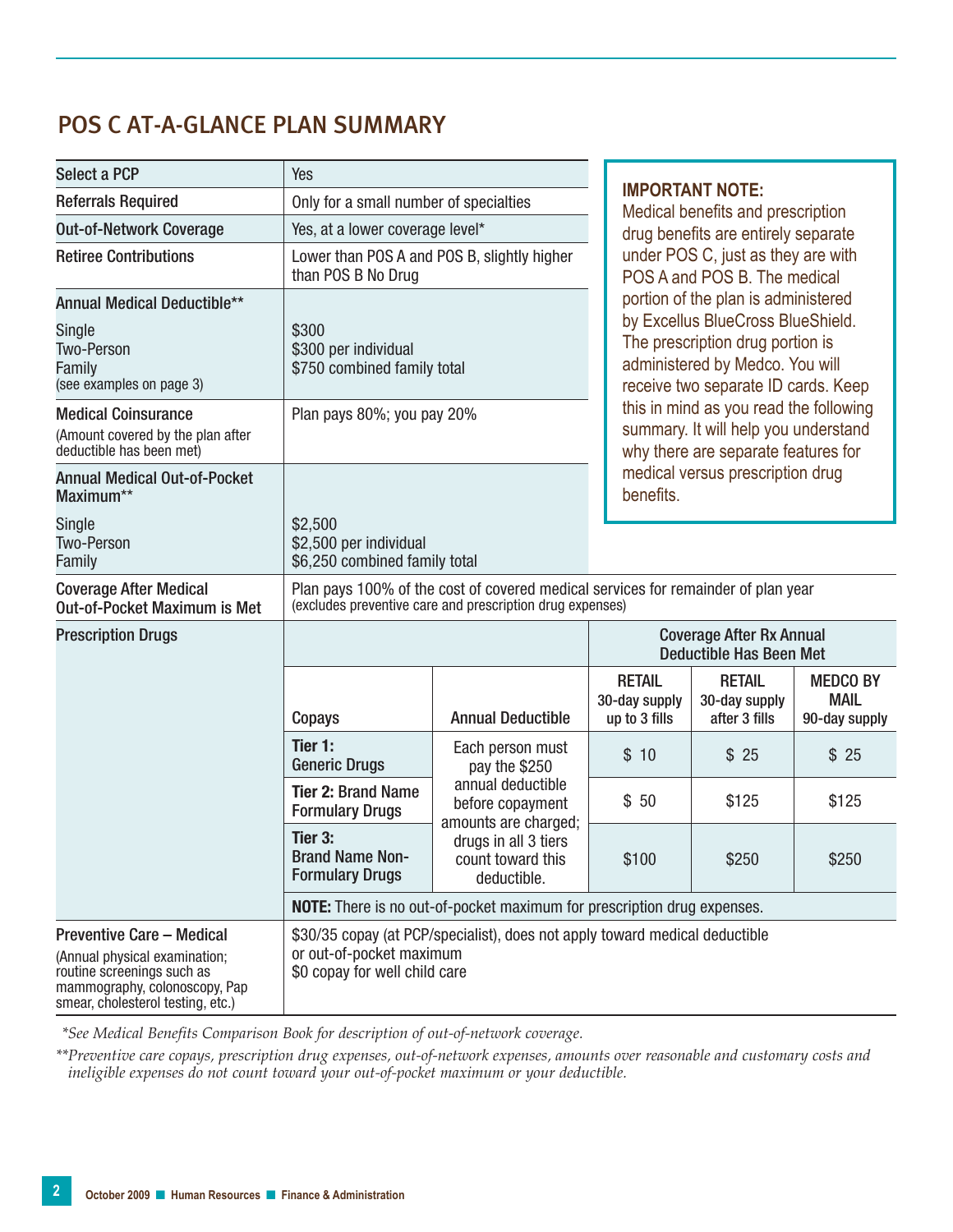### POS C Plan Terms to Know

### **Medical Deductible**

Most medical services under POS C are subject to an **annual deductible**. This means, each calendar year, you need to pay the full cost of non-preventive innetwork expenses until you have paid the individual annual deductible amount of \$300.

**EXAMPLE:** If you visit your primary care physician in January for an illness, and have not yet had any other medical expenses in the year, you will pay the full allowed charge for the office visit. So if the allowed charge is \$70, you will pay \$70.

#### *Two-Person Coverage*

If you have two-person coverage, each covered person has his/her own \$300 individual deductible to meet before the coinsurance (see description to right) begins, except for preventive care services. Once a person has paid the \$300 deductible, coinsurance will begin for that individual.

**EXAMPLE:** If you have a two-person plan for you and your spouse and you meet the \$300 deductible, you do not have to wait for your spouse to meet his or her \$300 deductible before your coinsurance begins. Your spouse's coinsurance will begin once he or she meets the individual deductible independently.

### *Family Coverage*

If you have family coverage for three or more eligible family members, a special combined deductible feature applies. This means, once your family's combined total eligible expenses meet the family annual deductible amount of \$750, each covered family member will be considered to have met his/her individual deductible and the coinsurance (see description to right) will begin for all family members.

**Here's how it works:** Each family member pays, at most, \$300 in out-of-pocket medical expenses that applies toward the \$750 family deductible. If an individual family member meets his/her \$300 individual annual deductible, coinsurance (see description below) begins for that family member only. Once the combined sum of eligible expenses paid by family members equals \$750, then the family deductible is met and the coinsurance applies for *all* covered family members, regardless of whether any or all members have met the \$300 individual deductible.

**EXAMPLE:** Consider a family plan with three members: John, Sue and Nancy. By the end of March, John paid \$300 in out-of-pocket medical expenses, reaching his individual deductible. Sue paid \$250 in out-of-pocket costs and Nancy paid \$100 for medical expenses. As a result, a total of \$650 was applied toward the family deductible (John - \$300, Sue - \$250, Nancy - \$100). Because John had reached his annual deductible, his coinsurance (see description below) began at the end of March. However, Sue and Nancy had to continue to pay for another \$100 in medical expenses (combined) before the \$750 family deductible was met and they could be eligible for coinsurance too.

### **Coinsurance**

Once you meet the annual plan deductible, most covered services for the rest of the year are paid through a cost-sharing arrangement known as **coinsurance**. Your in-network coinsurance is 20%. This means, once you meet your \$300 individual deductible, the plan pays 80% of the cost for covered expenses within the Excellus Blue Point2 network (the same network as POS A and B) and you only pay 20% for the remainder of the year until you reach your out-of-pocket maximum (see description on next page).

**EXAMPLE:** If you have met your deductible (but not your out-of-pocket maximum), and you have a doctor's office visit (due to illness) that cost \$70, you will pay only \$14 (20% of \$70) and the plan will pay the remaining \$56.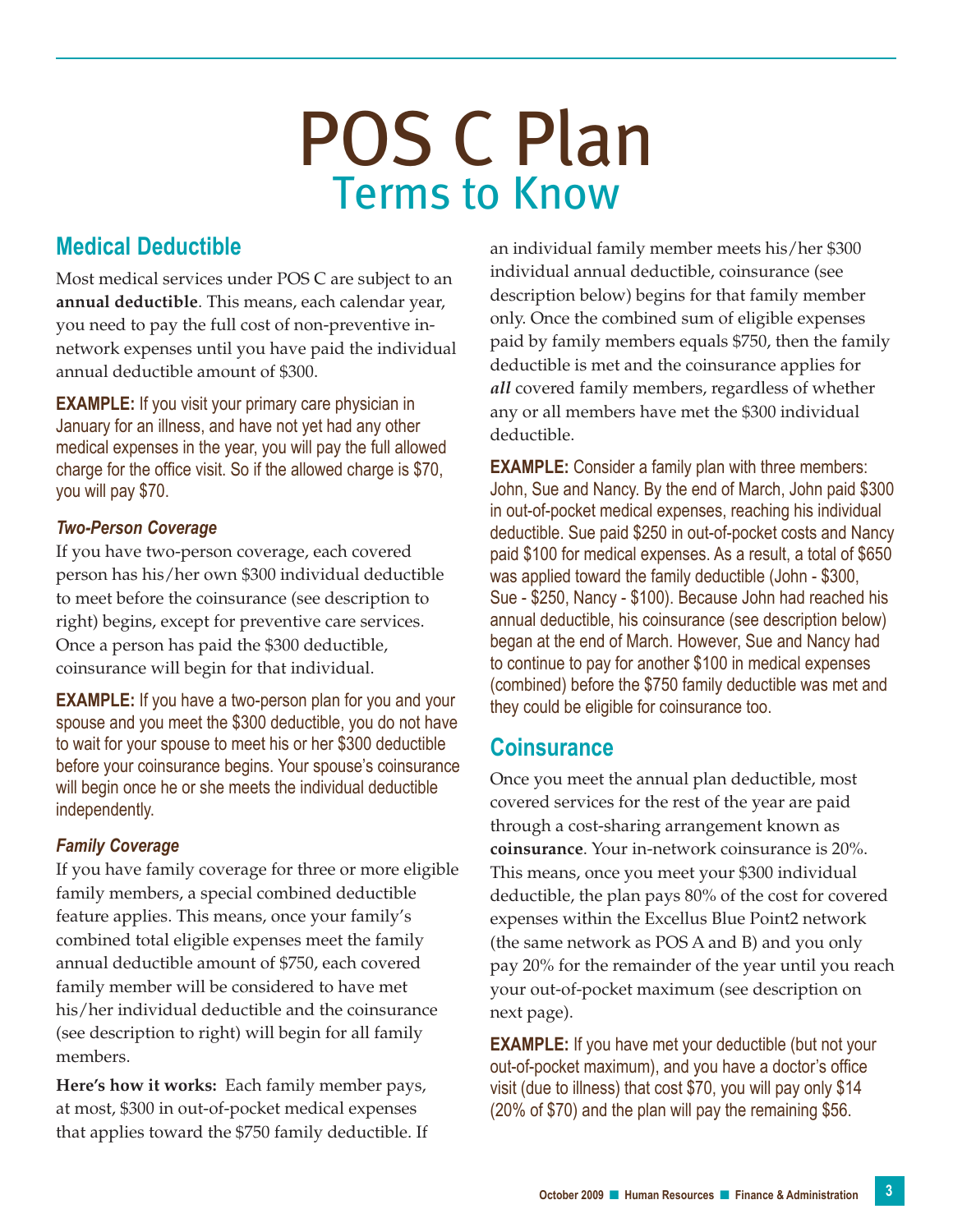### **Preventive Care Services**

To encourage preventive care, you pay a flat copay amount for **preventive care services** at the time of service, similar to our current POS A and POS B plans. Preventive care copays cannot be applied toward your annual medical deductible or out-ofpocket maximum (see description below). Preventive care services include routine physical examinations and annual checkups for adults, age-appropriate immunizations, as well as routine screenings such as mammography, colonoscopy, prostate cancer screening, cholesterol screening, routine annual gynecologist visit and Pap smears, and eye exams. It is important to note, a service is not considered preventive care when provided as part of a diagnostic or treatment plan; if this is the case, then the service is not paid with a copay and is subject to the deductible and coinsurance.

**EXAMPLE:** When you go for a routine annual checkup, and the cost is \$70, you will only pay the \$30 copay; regardless of whether you have met your annual deductible.

Well child visits, including immunizations, are covered in full, *with no copay and no out-of-pocket costs*, and cannot be applied toward the annual medical deductible or out-of-pocket maximum (see description below).

### **Out-of-Pocket Maximum**

The POS C "out-of-pocket maximum" feature provides important protection against financial loss from catastrophic expenses. When a person has high medical expenses during the year, once they reach the out-of-pocket maximum, his/her additional eligible medical expenses (not including preventive care or prescription drug expenses) will be covered at 100% for the remainder of the year. *The out-ofpocket maximum is a set dollar amount (\$2,500 per individual/\$6,250 per family) and is the most you will pay for most covered medical expenses in a calendar year before the plan begins paying 100% of the cost of covered expenses*. Eligible medical expenses that apply toward your medical deductible, and for which you pay coinsurance, are applied

toward your out-of-pocket maximum. Preventive care copays, prescription drug expenses, out-ofnetwork expenses, amounts over reasonable and customary costs and ineligible expenses do not count toward your out-of-pocket maximum or your annual deductible.



#### *Family Coverage*

If you have family coverage for three or more eligible family members, a special *combined out-of-pocket maximum* feature applies, similar to the combined family deductible feature. This means, once your family's combined total medical costs meet the family out-of-pocket maximum amount of \$6,250, each covered family member will be considered to have met his/her out-of-pocket maximum, and the plan will pay 100% of most family members' covered medical expenses for the remainder of the year. This feature gives your family even greater financial protection in the rare event that more than one covered family member has significant medical expenses during the year.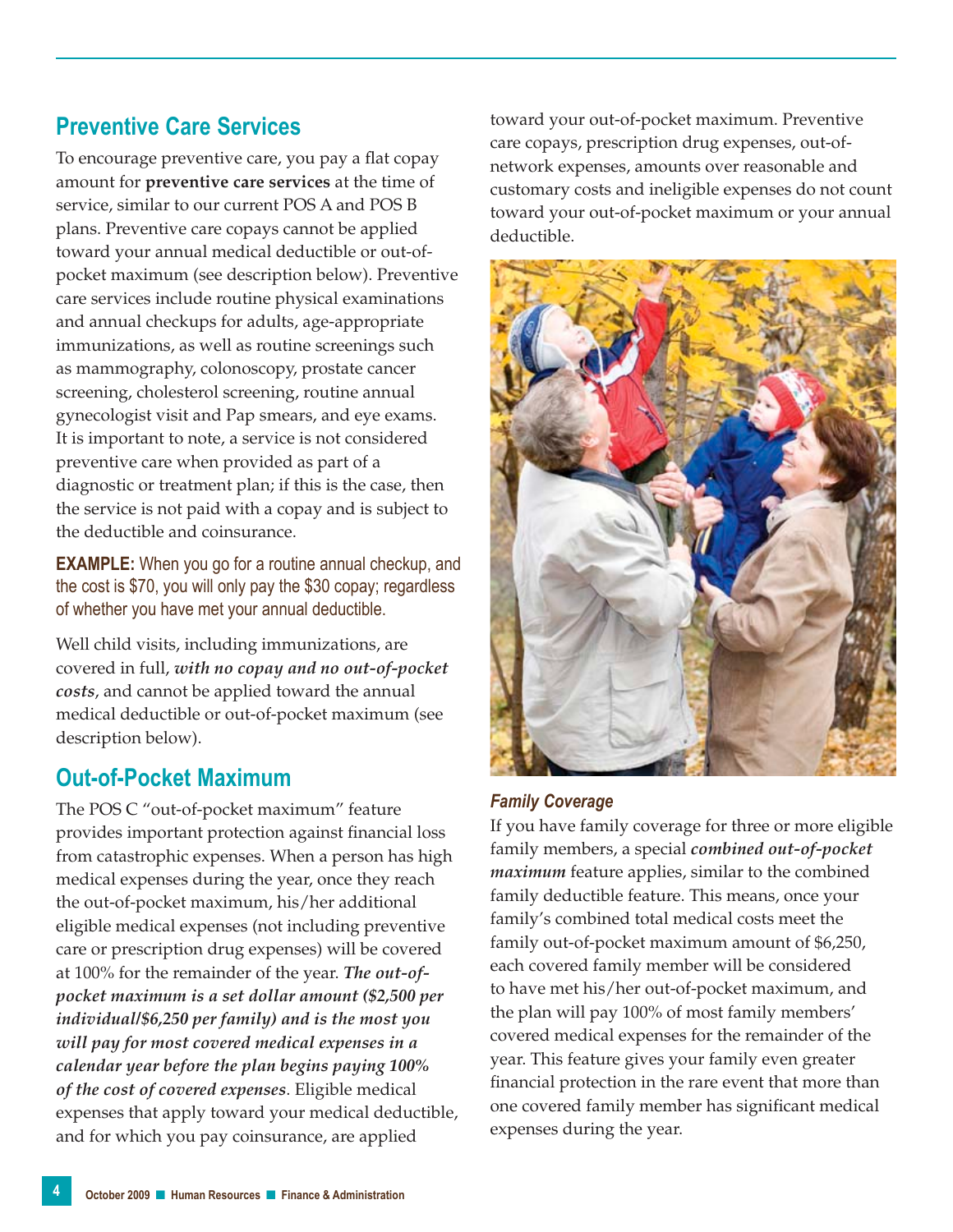**Here's how it works:** Each family member pays, at most, \$2,500 out-of-pocket for eligible medical expenses that applies toward the \$6,250 family deductible. If an individual family member meets his/her \$2,500 individual out-of-pocket maximum, the plan begins paying 100% of eligible medical expenses for that family member only. Once the combined sum of eligible out-of-pocket expenses paid by family members is more than \$6,250 total, then the family deductible is met and the plan begins paying 100% of eligible medical expenses for *all* covered family members, regardless of whether or not all (or any) members have met the \$2,500 individual deductible.

**EXAMPLE:** Consider a family plan with three members: John, Sue and Nancy. By the end of June, John had \$10,000 in medical expenses, Sue had \$4,000, and Nancy had \$2,000. Because the individual out-of-pocket maximum is \$2,500, both John and Sue reached the out-of-pocket maximum and were able to apply \$5,000 total toward the family out-of-pocket maximum of \$6,250 (\$2,500 each). As a result, the balance of their combined expenses to-date (John - \$7,500 and Sue - \$1,500), and any additional eligible medical expenses incurred through the remainder of the year would be covered at 100% by the plan.

Since Nancy had \$2,000 in expenses, and only an additional \$1,250 was needed to reach the family out-ofpocket maximum (\$6,250 - \$5,000 = \$1,250), only this portion of Nancy's total expenses to-date was applied to the family out-of-pocket maximum, enabling it to be reached. As a result, the balance of Nancy's covered expenses (\$750) along with any additional covered expenses she incurs through the remainder of the year would be covered at 100% by the plan. So no matter how much additional covered medical expenses this family incurs throughout the year, they will never pay more than \$6,250 total in out-ofpocket costs (except ineligible expenses identified on page 9).



### Coverage for Out-of-Network Medical Services

Like Blue Point2 POS A and POS B plans, the new POS C also offers reduced benefits coverage for outof-network services.

When services are rendered from physicians, hospitals and other medical providers who are not part of Excellus BlueCross BlueShield's 31-county network, or if required referrals are not obtained, these services will be considered out-ofnetwork. For out-of-network care, a separate, higher deductible applies and once the deductible is met, the coinsurance you pay is 30% of the reasonable and customary amount (the plan pays 70%).

**The reasonable and customary (R&C) amount** of an out-of-network claim is based on the typical cost for treatment, services or supplies for similar conditions in your geographic area, as determined by Excellus. The R&C amount may be different from the

amount charged by a particular provider, and you are responsible for paying the full cost of any amount charged that is over the R&C amount. There is also a separate, higher out-of-pocket maximum for out-ofnetwork services. Your in-network expenses *do* count toward the out-of-network, out-of-pocket maximum, but out-of-network expenses *do not* count toward the in-network, out-of-pocket maximum. If you reach the out-of-network, out-of-pocket maximum, then eligible expenses will be covered at 100% of the R&C amount for the remainder of the year. However, if an out-of-network provider charges more than the reasonable and customary amount, you are required to pay the difference. Amounts over R&C do not count toward the out-of-network, out-of-pocket maximum. See the Medical Benefits Comparison Book for details concerning out-of-network benefits.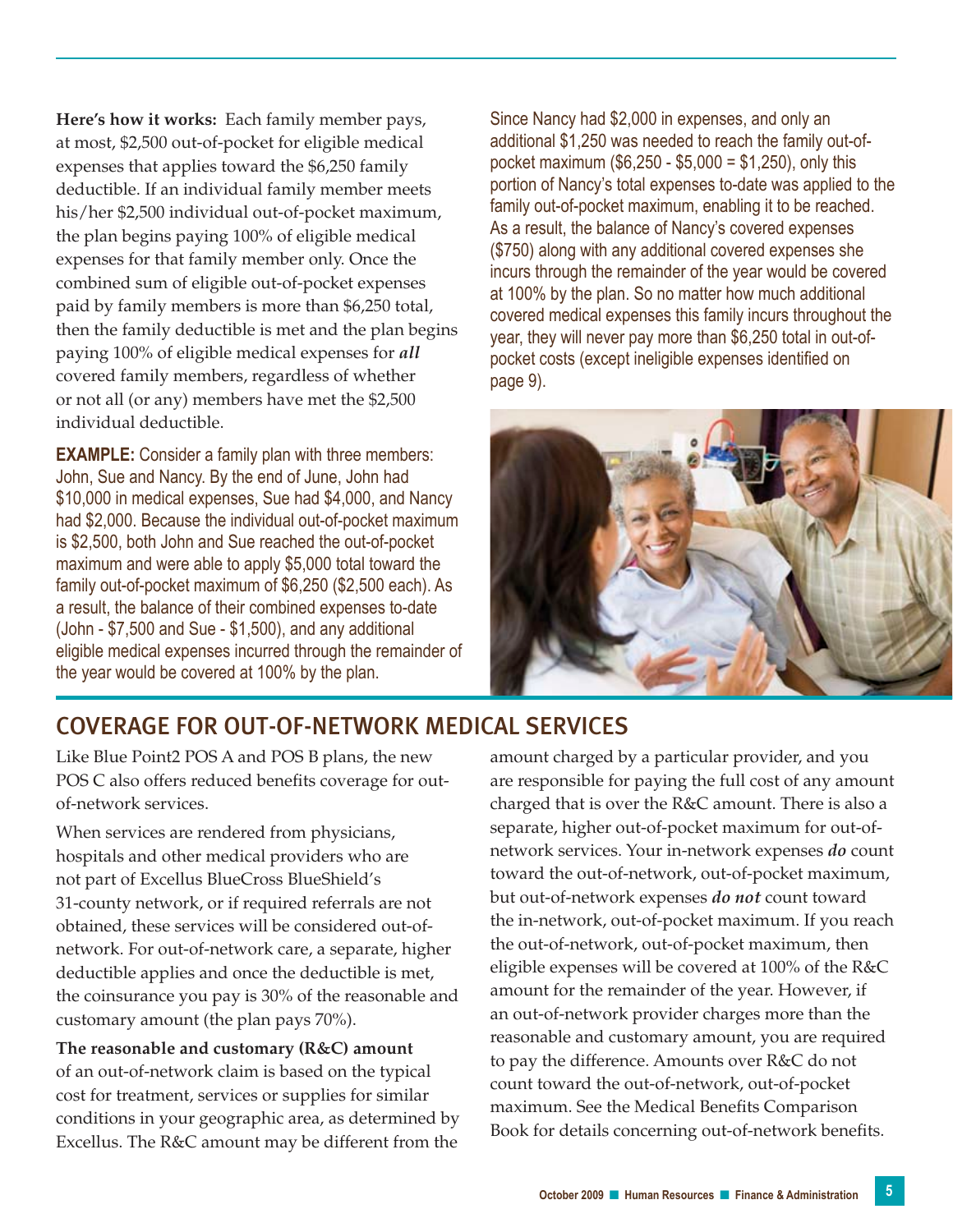## POS C Prescription Drug

The prescription drug portion of the POS C plan has an **annual Rx deductible** (\$250), which is separate from the medical deductible. Covered drug expenses are applied toward the Rx deductible (but *not* toward the annual medical deductible, which is separate). Once the Rx deductible is met, you will pay flat **copay** amounts for your medications for the remainder of the plan year (see POS C At-A-Glance Summary chart on page 2). This means you will pay the first \$250 of prescription drug expenses each year, but then you will only pay the copays (or the actual cost of the drug, if it is lower than the copay amount) for the remainder of the year when you purchase your medications at a retail pharmacy or through Medco By Mail.

If you take advantage of any of the retail pharmacy special generic programs, such as those offered by Wegmans and Wal-Mart, the amounts you pay for your medications under those programs will only count toward your deductible if:

- You purchase a 30-day supply (since the plan excludes a larger day supply purchased at a retail pharmacy); and
- You show your Medco identification card at the pharmacy.

The prescription drug copays shown on page 2, on the POS C At-A-Glance Plan Summary chart, apply for the remainder of the calendar year once you have met your annual Rx deductible.

All other rules and processes that apply to the current RIT Rx plan will also apply to this new prescription drug plan. For detailed information, see the summary plan description of the current RIT Rx plan on the HR website at **http://finweb.rit.edu/ humanresources/benefits/healthy/prescriptionplan. html#5a**, and the article "Reminders About Medco by Mail" on page 11.

Unlike with medical coverage, there is no out-ofpocket maximum for prescription drug coverage.

**NOTE:** Medications administered to you as an inpatient in a hospital, or injected in a physician's office, are covered under the medical portion of the plan, and are subject to the annual medical deductible and coinsurance. They are not part of this prescription drug portion of the plan.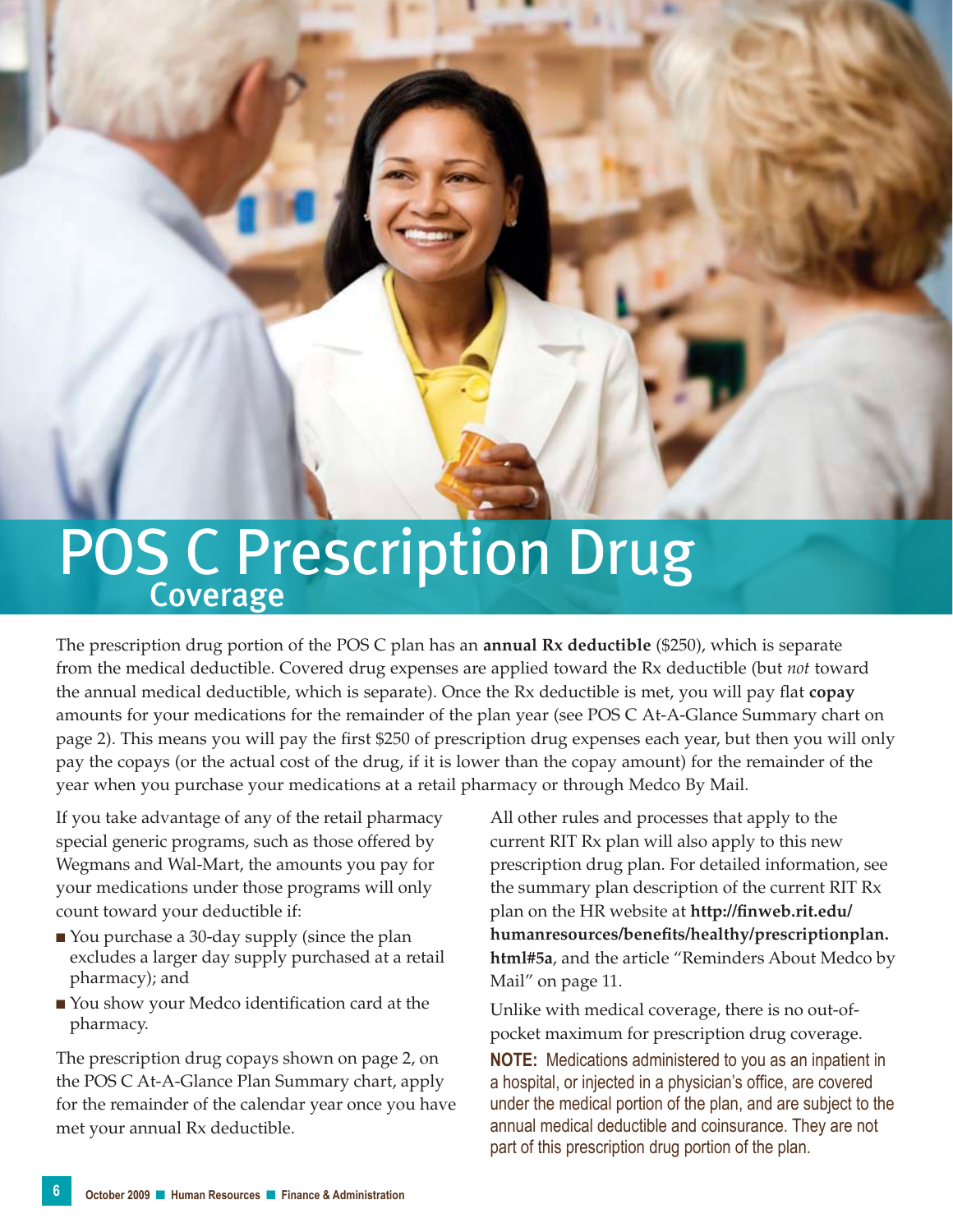## Annual Medical Expenses Understanding Following are two examples showing the difference Under POS C

between the total annual POS C cost for covered medical expenses for "Joe" and for the plan in both a "normal" year for medical expenses and a "high-cost" year that includes significant medical expenses due to an inpatient hospitalization. In the "claim" column, it indicates whether the service is preventive care or medical care to help clarify why the portion paid by Joe is a copay (for preventive care) or coinsurance after deductible (for medical treatment). Please note, these examples do not include Joe's monthly contribution costs.

### **Example 1: Joe has a "Normal" Year for Medical Expenses**

| Date | Claim                                                   | Cost of<br><b>Service</b> | <b>Portion Paid</b><br>by Joe                                         | <b>Portion Paid</b><br>by POS C<br>Plan  | POS <sub>C</sub><br><b>Deductible</b><br><b>Balance</b><br>Remaining* | <b>Out-of-Pocket Maximum</b><br><b>Balance Remaining*</b> |
|------|---------------------------------------------------------|---------------------------|-----------------------------------------------------------------------|------------------------------------------|-----------------------------------------------------------------------|-----------------------------------------------------------|
| 1/15 | Annual physical<br>at PCP<br>(preventive care)          | \$<br>100                 | \$<br>30<br>(copay)                                                   | \$<br>70                                 | $\mathbb{S}$<br>300                                                   | \$2,500                                                   |
| 2/28 | Allergist visit<br>(medical treatment)                  | \$<br>100                 | \$100<br>(toward deductible)                                          | \$<br>$\mathbf{0}$                       | \$<br>200                                                             | \$2,400                                                   |
| 4/28 | Emergency<br>room visit<br>(medical treatment)          | \$1,000                   | \$360<br>(\$200 toward<br>deductible, plus 20% of<br>remaining \$800) | $\mathbb{S}$<br>640<br>(80% coinsurance) | $\mathbb{S}$<br>$\Omega$<br>(deductible now met)                      | \$2,040                                                   |
| 6/5  | Sick visit to PCP<br>(medical treatment)                | \$<br>75                  | \$<br>15<br>(20% coinsurance)                                         | \$<br>60<br>(80% coinsurance)            | \$<br>$\mathbf{0}$                                                    | \$2,025                                                   |
| 9/30 | <b>MRI</b> test<br>(medical treatment)                  | \$1,500                   | \$300<br>(20% coinsurance)                                            | \$1,200<br>(80% coinsurance)             | \$<br>$\overline{0}$                                                  | \$1,725                                                   |
|      | <b>TOTAL ANNUAL COST FOR</b><br><b>MEDICAL EXPENSES</b> | \$2,775                   | \$805                                                                 | \$1,970                                  |                                                                       | Out-of-pocket maximum<br>not met                          |

*\*Amount declines as out-of-pocket expenses are incurred.* 

*Example 2 on next page*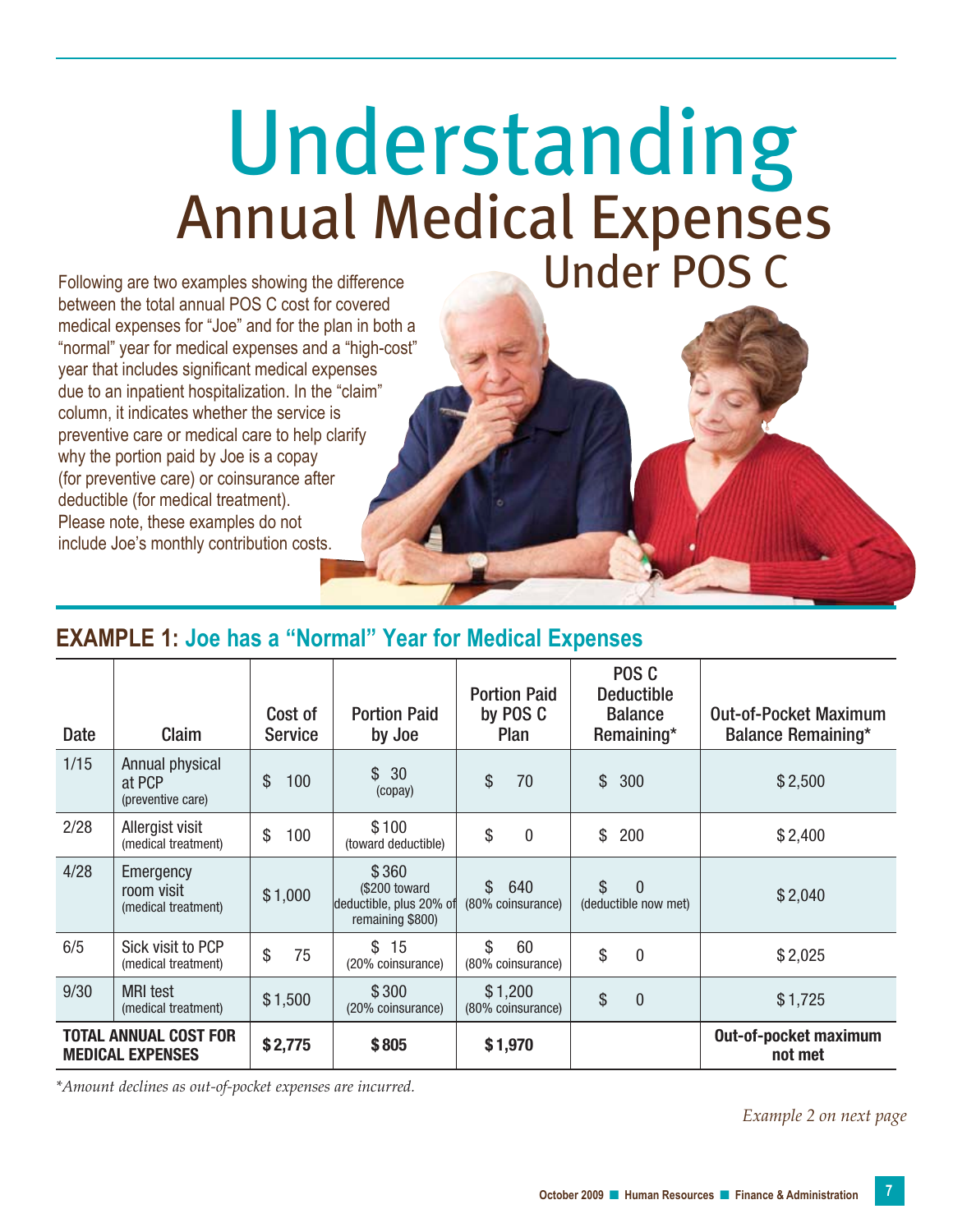### **Example 2: Joe has a "High-Cost" Year with a Hospital Admission**

| <b>Date</b> | Claim                                                         | Cost of<br><b>Service</b> | <b>Portion Paid</b><br>by Joe    | <b>Portion Paid</b><br>by POS C<br>Plan | <b>POS C Deductible</b><br><b>Balance</b><br>Remaining* | Out-of-Pocket<br><b>Maximum Balance</b><br>Remaining*      |
|-------------|---------------------------------------------------------------|---------------------------|----------------------------------|-----------------------------------------|---------------------------------------------------------|------------------------------------------------------------|
| 1/15        | Annual physical at PCP<br>(preventive care)                   | $\mathcal{S}$<br>100      | \$<br>30<br>(PCP copay)          | \$<br>70                                | \$300                                                   | \$2,500                                                    |
| 2/28        | Allergist visit<br>(medical treatment)                        | \$<br>100                 | \$<br>100<br>(toward deductible) | \$<br>$\mathbf 0$                       | \$200                                                   | \$2,400                                                    |
| 4/28        | Hospital admission for<br>cardiac pain<br>(medical treatment) | \$20,000                  | $$2,400**$                       | \$17,600<br>(80% coinsurance)           | \$<br>$\mathbf{0}$<br>(deductible now met)              | \$<br>$\overline{0}$<br>(out-of-pocket<br>maximum now met) |
| 5/15        | Cardiologist office visit                                     | $\mathbb{S}$              | \$                               | \$                                      | \$                                                      | \$                                                         |
|             | (medical treatment)                                           | 125                       | $\mathbf 0$                      | 125                                     | $\mathbf 0$                                             | 0                                                          |
| 6/15        | Cardiologist office visit                                     | $\mathcal{S}$             | \$                               | \$                                      | \$                                                      | \$                                                         |
|             | (medical treatment)                                           | 125                       | $\mathbf{0}$                     | 125                                     | $\mathbf{0}$                                            | 0                                                          |
| 7/15        | Cardiologist office visit                                     | \$                        | \$                               | \$                                      | \$                                                      | \$                                                         |
|             | (medical treatment)                                           | 125                       | $\overline{0}$                   | 125                                     | $\mathbf 0$                                             | 0                                                          |
| 9/30        | <b>MRI</b>                                                    | $\mathcal{S}$             | \$                               | \$                                      | \$                                                      | \$                                                         |
|             | (medical treatment)                                           | 1000                      | $\overline{0}$                   | 1000                                    | $\mathbf{0}$                                            | $\overline{0}$                                             |
| 10/20       | Sick visit to PCP                                             | $\mathcal{S}$             | \$                               | \$                                      | \$                                                      | \$                                                         |
|             | (medical treatment)                                           | 100                       | $\overline{0}$                   | 100                                     | $\mathbf 0$                                             | 0                                                          |
| 11/17       | Routine eye exam<br>(preventive care)                         | \$<br>100                 | \$<br>35<br>(specialist copay)   | \$<br>65                                | \$<br>$\mathbf{0}$                                      | \$<br>0                                                    |
| 12/15       | Cardiologist office visit                                     | $\mathbb{S}$              | \$                               | \$                                      | \$                                                      | \$                                                         |
|             | (medical treatment)                                           | 125                       | $\bf{0}$                         | 125                                     | $\mathbf 0$                                             | $\mathbf 0$                                                |
|             | <b>TOTAL ANNUAL COST FOR</b><br><b>MEDICAL EXPENSES</b>       | \$21,900                  | $$2,565***$                      | \$19,335                                |                                                         |                                                            |

*\*Amount declines as out-of-pocket expenses are paid by Joe.*

*\*\* \$200 toward remaining deductible, plus \$2,200 (20% coinsurance of remaining \$19,800, capped by \$2,500 out-of-pocket maximum). \*\*\*Includes \$2,500 out-of-pocket maximum plus \$65 in copays for preventive services.*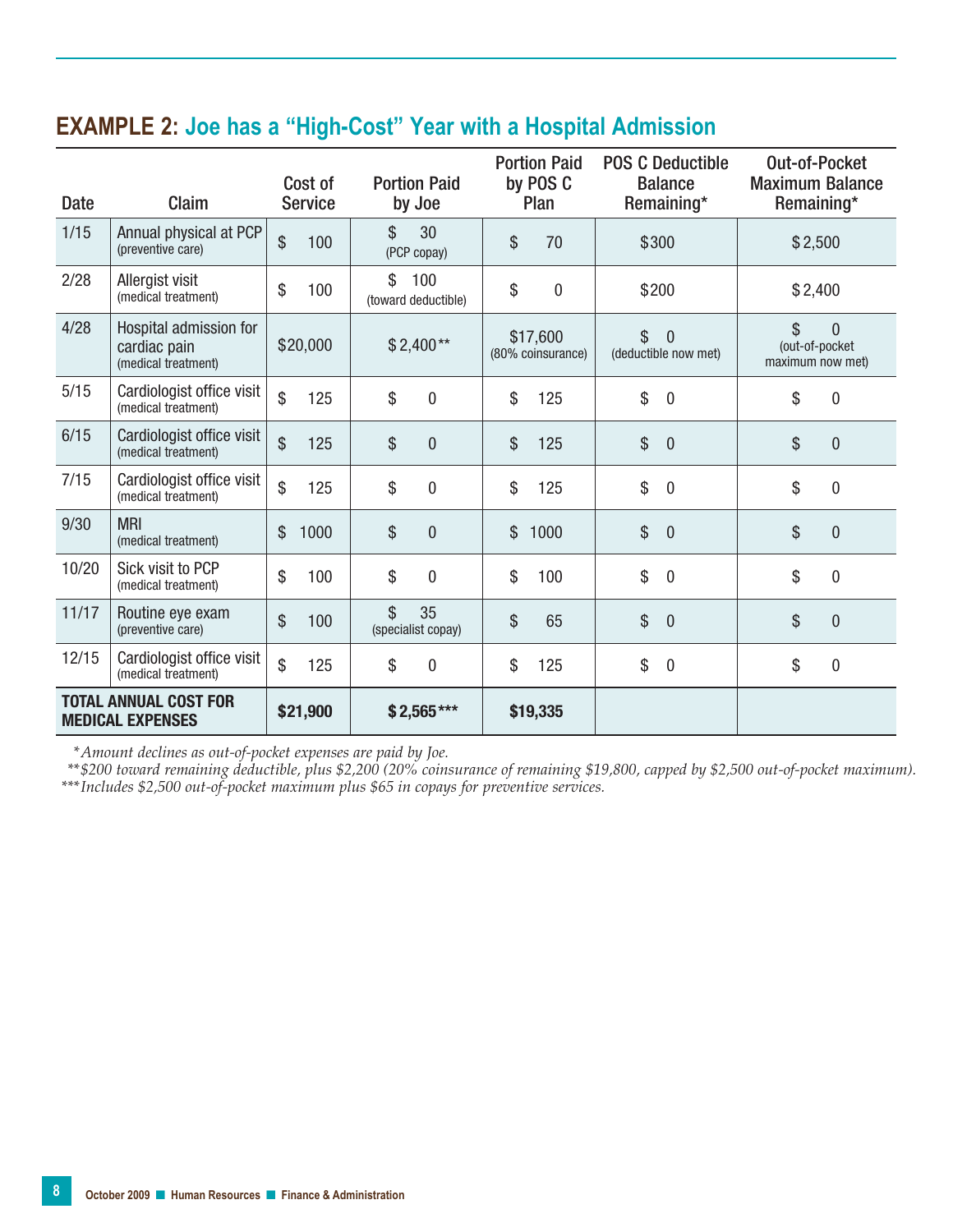### UNDERSTANDING APPLICABLE MEDICAL EXPENSES UNDER POS C

As you consider the new POS C plan, it is important to understand what expenses do and do not apply toward the annual deductibles and out-of-pocket maximums. The following is a summary of expenses that *do not* count toward each of these features.

| <b>Feature</b>               | Expenses that DO NOT apply                                                                                                                                                                   |  |  |  |  |
|------------------------------|----------------------------------------------------------------------------------------------------------------------------------------------------------------------------------------------|--|--|--|--|
| <b>Annual In-Network</b>     | $\blacksquare$ Preventive care services for which you pay a copay                                                                                                                            |  |  |  |  |
| <b>Medical Deductible</b>    | Non-covered medical services                                                                                                                                                                 |  |  |  |  |
|                              | Services in excess of an annual plan limit                                                                                                                                                   |  |  |  |  |
|                              | Out-of-network services                                                                                                                                                                      |  |  |  |  |
|                              | • Prescription drugs covered under the prescription drug portion of the plan                                                                                                                 |  |  |  |  |
| Annual In-Network,           | $\blacksquare$ Preventive care services for which you pay a copay                                                                                                                            |  |  |  |  |
| <b>Out-of-Pocket Maximum</b> | Non-covered medical services                                                                                                                                                                 |  |  |  |  |
|                              | Services in excess of an annual plan limit                                                                                                                                                   |  |  |  |  |
|                              | Out-of-network services                                                                                                                                                                      |  |  |  |  |
|                              | Prescription drugs covered under the prescription drug portion of the plan                                                                                                                   |  |  |  |  |
| <b>Annual Out-of-Network</b> | $\blacksquare$ Preventive care services for which you pay a copay                                                                                                                            |  |  |  |  |
| <b>Medical Deductible</b>    | Non-covered medical services                                                                                                                                                                 |  |  |  |  |
|                              | Services in excess of an annual plan limit                                                                                                                                                   |  |  |  |  |
|                              | Amounts over the reasonable and customary (R&C) amount for the covered out-of-network expense                                                                                                |  |  |  |  |
|                              | Prescription drugs covered under the prescription drug portion of the plan                                                                                                                   |  |  |  |  |
| Annual Out-of-Network,       | $\blacksquare$ Preventive care services for which you pay a copay                                                                                                                            |  |  |  |  |
| <b>Out-of-Pocket Maximum</b> | Non-covered medical services                                                                                                                                                                 |  |  |  |  |
|                              | Services in excess of an annual plan limit                                                                                                                                                   |  |  |  |  |
|                              | Amounts over the reasonable and customary (R&C) amount for the covered expense                                                                                                               |  |  |  |  |
|                              | Prescription drugs covered under the prescription drug portion of the plan                                                                                                                   |  |  |  |  |
| <b>Annual Rx Deductible</b>  | Expenses other than covered prescription drugs                                                                                                                                               |  |  |  |  |
|                              | <b>Prescription drugs that are covered under the medical portion of the plan, including drugs dispensed</b><br>during an inpatient hospital stay, and those injected in a physician's office |  |  |  |  |
|                              | ■ Cost you pay for a greater than 30-day supply of prescription drugs purchased at a retail pharmacy                                                                                         |  |  |  |  |

**Preventive Care**  is an easy way for you to invest in your health!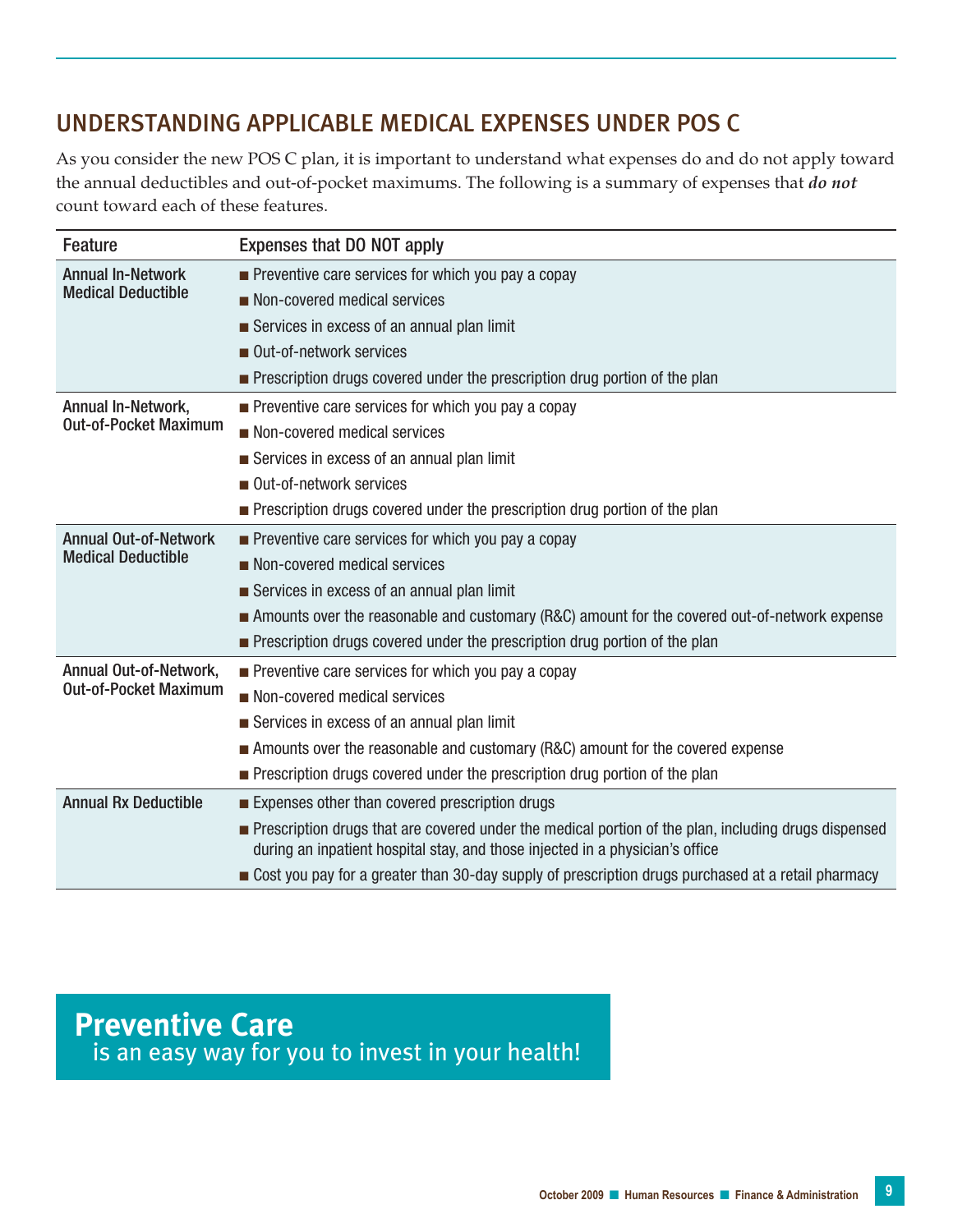# 2010 Prescription Drug News

### Change in coverage for Diabetic Medications and Supplies

Since RIT's pre-Medicare medical plans became selfinsured in 2009, these plans are no longer required by New York State law to cover diabetic medications and supplies. As a result, beginning January 1, 2010, diabetic medications and supplies will now be covered under RIT's prescription drug coverage with Medco, rather than under the medical plans (POS A, POS B, POS B No Drug, and the new POS C).

As announced last fall, this change was delayed until 2010 to enable RIT to review the impact on our participants. As expected, as a result of this change, some people will pay less and some will pay more, but the impact is minimal on any one person. Only about 210 people are affected (out of about almost 3,000 employees and pre-Medicare retirees who have coverage). While some people will pay more for these items at the retail pharmacy, most of this increase is eliminated by using Medco By Mail, due to the discounted copays. For those who will pay more, the average cost increase is about \$34 **per yea**r. On the other hand, some people will pay about the same, and some will even pay less!

This change is good for RIT and good for its medical plan participants because:

- Using one ID card simplifies your medication purchases.
- Medco has pharmacists specially trained to work with diabetics.
- You and RIT get the advantage of Medco's pricing and lower dispensing fees.
- You get the advantage of Medco's mail pharmacy.

For more details about getting started with Medco By Mail, and how you can save money, refer to the article, *Reminders About Medco By Mail*.

### **Getting Started with Medco By Mail is Simple**

Contact your doctor for a new prescription so you can begin using the mail order program — request a prescription for a 90-day supply plus refills. Mail your prescription(s) to Medco or ask your doctor to use the prescription fax service. You can find the mail order form on the Medco website (**www.medco.com**) or by calling Medco toll-free at (800) 230-0508/V and (800) 759-1089/TTY). If your order is faxed, your doctor must have the member number from your Medco ID card.

Ordering refills is easy too, and you can receive reminder e-mails when it is time to refill a prescription. You can sign up for e-mail reminders and order online at **www.medco.com**. To order refills, you can also call 1-800-4REFILL (1-800-473-3455) and use the automated telephone system. If you order by phone or via Medco's website, you will need to provide your member number and the 12-digit prescription number found on the medication container and the refill slip.

Please note that whether you purchase your medication at the retail pharmacy or with Medco By Mail, *you will pay the lower of the copay or the actual drug cost*.

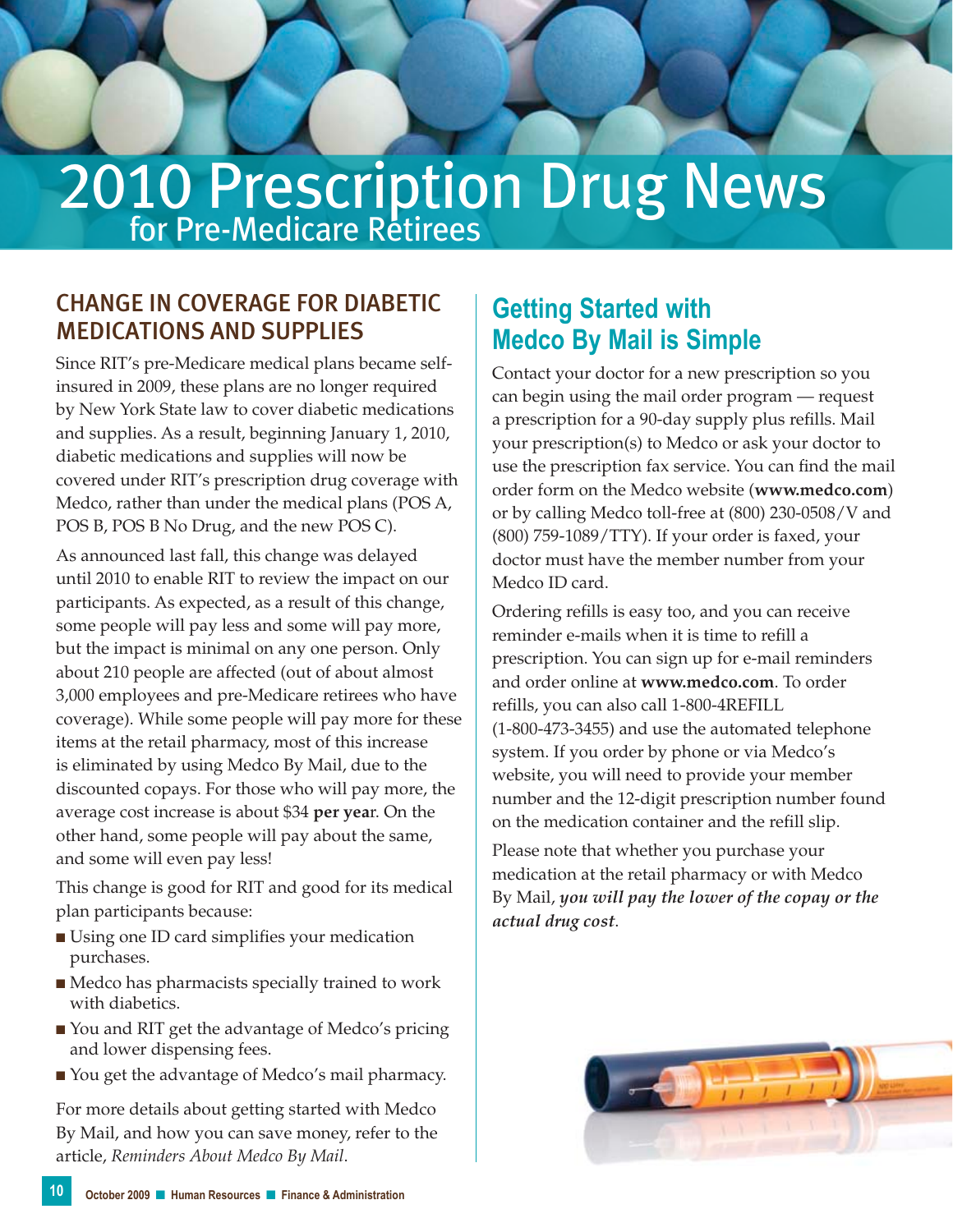### Reminders About Medco By Mail

As you may know, you can save quite a lot of money on your maintenance prescriptions (those taken regularly for an ongoing medical condition, such as to lower blood pressure) by using Medco By Mail. If you (or a family member) use diabetic medications and supplies, remember that these items will be covered under the prescription drug plan and not the medical plan beginning January 1, 2010. To save money, you will want to start using Medco By Mail for these items (see article on page 10).

If the medication is a maintenance medication that can be filled in a 90-day supply with the mail order program, the "retail refill allowance" (RRA) will apply. Under RRA, on the 4th fill (original plus 3 refills) of a maintenance prescription purchased at a retail pharmacy, your copay for a 30-day supply will be equal to the copay for a 90-day supply of the medication, if you had ordered it from Medco By Mail. Copay comparisons are outlined in the charts at right and illustrate the significant cost savings when using Medco By Mail.



### **POS A and POS B**

|                                                        | <b>RETAIL</b><br>30-day supply<br>up to 3 fills | <b>RETAIL</b><br>30-day supply<br>after 3 fills | <b>MEDCO BY MAIL</b><br>90-day supply |
|--------------------------------------------------------|-------------------------------------------------|-------------------------------------------------|---------------------------------------|
| Tier 1:<br><b>Generic Drugs</b>                        | \$10                                            | \$25                                            | \$25                                  |
| Tier 2: Brand<br><b>Name Formulary</b><br><b>Drugs</b> | \$25                                            | \$62.50                                         | \$62.50                               |
| Tier 3: Brand<br>Name Non-<br><b>Formulary Drugs</b>   | \$40                                            | \$100                                           | \$100                                 |

### **POS C**

|                                                                          |                                                                                                                                                               | <b>Coverage Under POS C Once Annual Rx</b><br>Deductible Has Been Met |                                                 |                                          |  |
|--------------------------------------------------------------------------|---------------------------------------------------------------------------------------------------------------------------------------------------------------|-----------------------------------------------------------------------|-------------------------------------------------|------------------------------------------|--|
|                                                                          | Annual<br><b>Deductible</b>                                                                                                                                   | <b>RETAIL</b><br>30-day supply<br>up to 3 fills                       | <b>RETAIL</b><br>30-day supply<br>after 3 fills | <b>MEDCO BY</b><br>MAIL<br>90-day supply |  |
| Tier 1:<br><b>Generic Drugs</b>                                          | Each person<br>must pay \$250<br>annual deductible<br>before copayment<br>amounts are<br>charged; drugs<br>in all 3 tiers<br>count toward this<br>deductible. | \$10                                                                  | \$25                                            | \$25                                     |  |
| Tier 2:<br><b>Brand Name</b><br><b>Formulary</b><br><b>Drugs</b>         |                                                                                                                                                               | \$50                                                                  | \$125                                           | \$125                                    |  |
| Tier 3:<br><b>Brand</b><br>Name Non-<br><b>Formulary</b><br><b>Drugs</b> |                                                                                                                                                               | \$100                                                                 | \$250                                           | \$250                                    |  |

**NOTES:** The RRA does not apply to acute care drugs such as antibiotics or medications that are not available from Medco By Mail, such as certain controlled substances — your copays for such medications purchased at a retail pharmacy will be the same as the copays for the first three fills.

**SPECIAL NOTE FOR DIABETICS:** Coverage for diabetic medications and supplies will begin January 1, 2010 under the prescription drug plan (see article to left). DO NOT use your Excellus BlueCross BlueShield ID card for diabetic medications and supplies — it will not work. Please remember to have enough supply on hand to get you through the first part of January since Medco By Mail cannot fill a diabetic-related prescription prior to January 1, 2010. The RRA would apply at the retail pharmacy on your fourth fill after January 1, 2010.